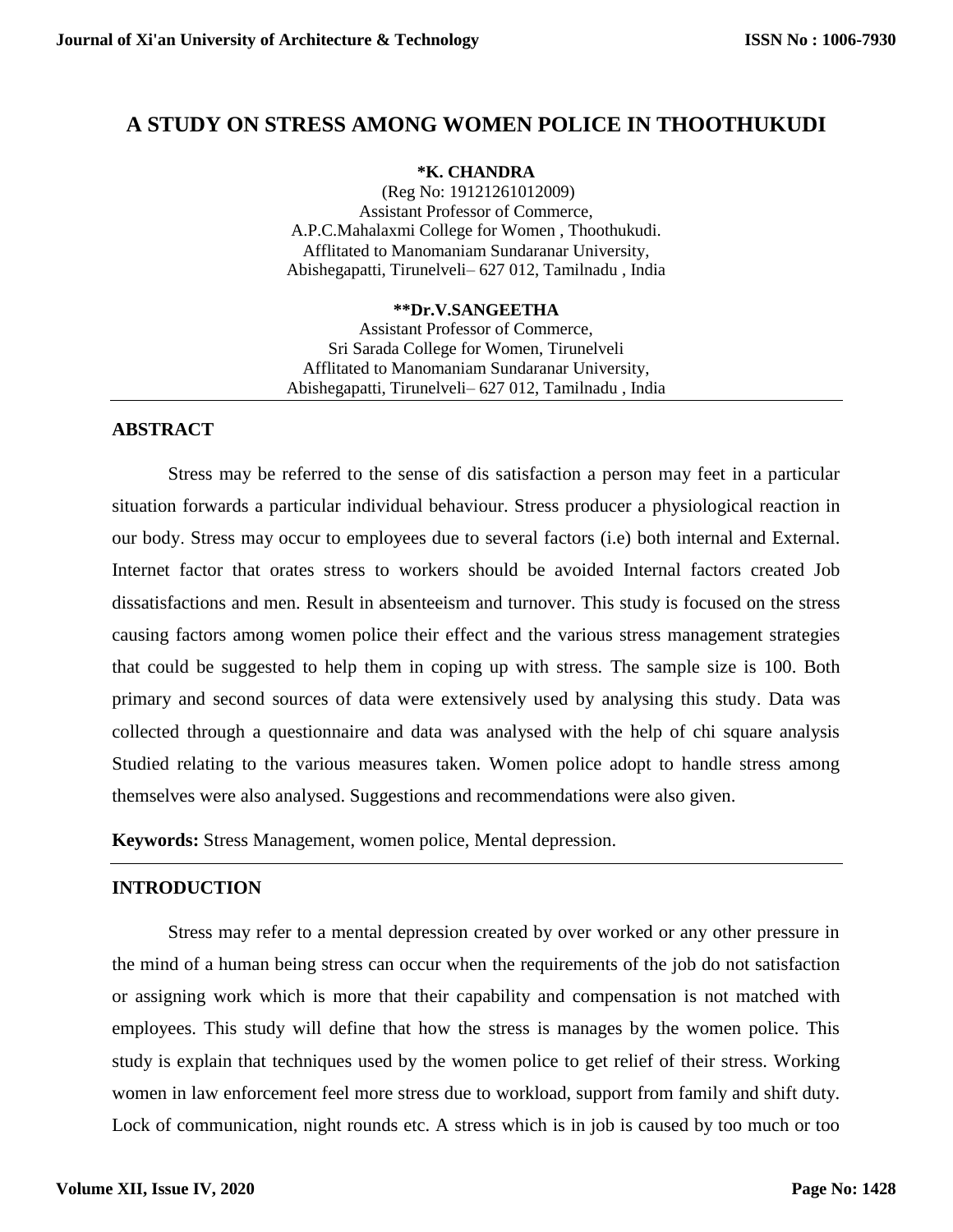little work also many researches shows that job stress can lead to many long term health problems including diabetes, weakened immune function, high blood pressure, depression and anxiety.

#### **OBJECTIVES**

- 1. To examine the role of stress among women police.
- 2. To identify the stress with women police.
- 3. To give suggestions about the ideas of stress management.

## **STATEMENT OF THE PROBLEM**

Now a days, women police do much more than their duty they have to coordinate with others and should keep records of everything they do. Each and every women police has to face the different problems from their departments and publics, but the women police who are affected by stress cannot perform petitely, can we evaluate the stress among women police? yes we can. This study is undertaken to find out the reason from stress among women police also the impact of stress.

#### **SCOPE OF THE STUDY**

The scope of the study is to find out the effect of stress in women police performance. This study coress only women police in Thoothukudi. The researcher has chosen 100 respondents for this study.

#### **SAMPLE SIZE**

The size of the sample selected here is the number of sampling units. Sample of 100 respondents were obtained from the women police.

#### **TOOLS FOR ANALYSIS**

The tools were applied to analyses the data collected were descriptive statistics and chi square test.

#### **SOURCES OF DATA**

The primary data for the purpose of the study has been collected interview schedule. Secondary data has been collected from Journals, book and publications.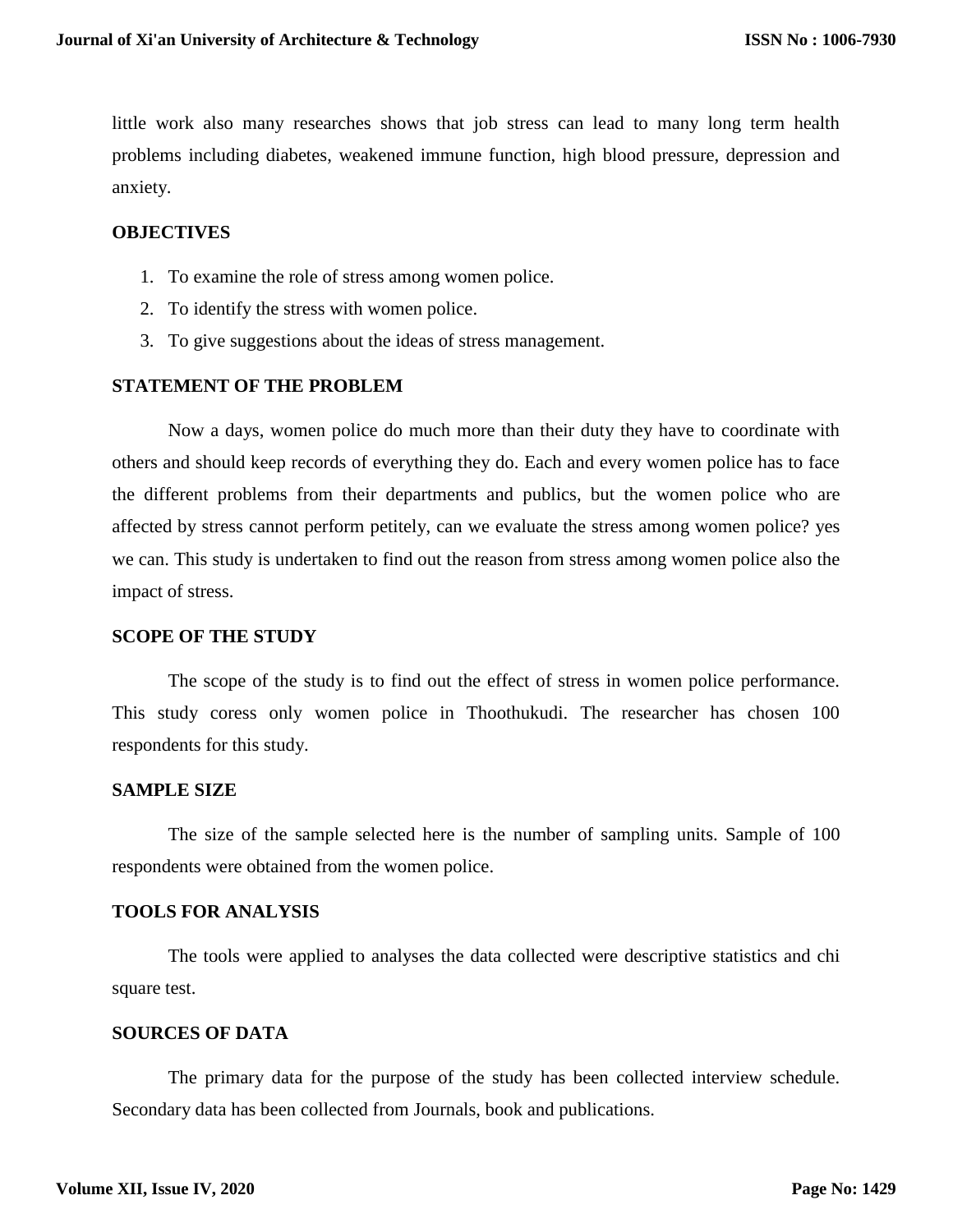## **LIMITATIONS**

- 1. The study area limited to thoothukudi.
- 2. This study analysis only about the women employees in police.

### **REVIEW OF LITERATURE**

**Kelling(1995)** believes that given all tools of control and socialization, police department should be able to shape a powerful, unified culture that would dominate their department and prevent corruption. He stated that instead, police department, NYPD included two separate cultures. They have two separate cultures, the cop culture and the management culture.

**Silverberg(1994)** says that police women must face a number of challenges, including establishing their credibility, fighting gender-related stereotypes, proving themselves in the eyes of the police organization, facing up to uneasy situations stemming from the male/female line relationship, living in isolation, overcoming personal problems and coping with sexual harassment.

**Mathur(1994)**studied organizational role stress among police professionals. The sample consisted of 30 police officers. The organizational role stress(ORS) scale was administered to the sample population to obtain information pertaining to 10 role stresses as well as total role stress. Results indicated that the maximum scores were obtained on the dimensions of role erosion, selfrole distance, and inter-role distance and role stagnation. Total role stress was also reported to be fairly high.

**Karlsson and Christianson(1999)** asked Swedish police officers to describe the most stressful and traumatic event that had happened to them. They then completed questionnaires on the emotional impact of the event and their memories of it. Commonest among the stressful and traumatic police episode were:

- $\triangleright$  Being threatened with a weapon:
- $\triangleright$  Traffic accidents, especially being the first to arrive at deaths and bad injuries;
- $\triangleright$  Homicides and suicides:
- $\triangleright$  Notifying nest of kin about deaths;
- $\triangleright$  Complex investigations requiring them to deal with relatives of the victim and handle the press, and being under pressure to find the perpetrator;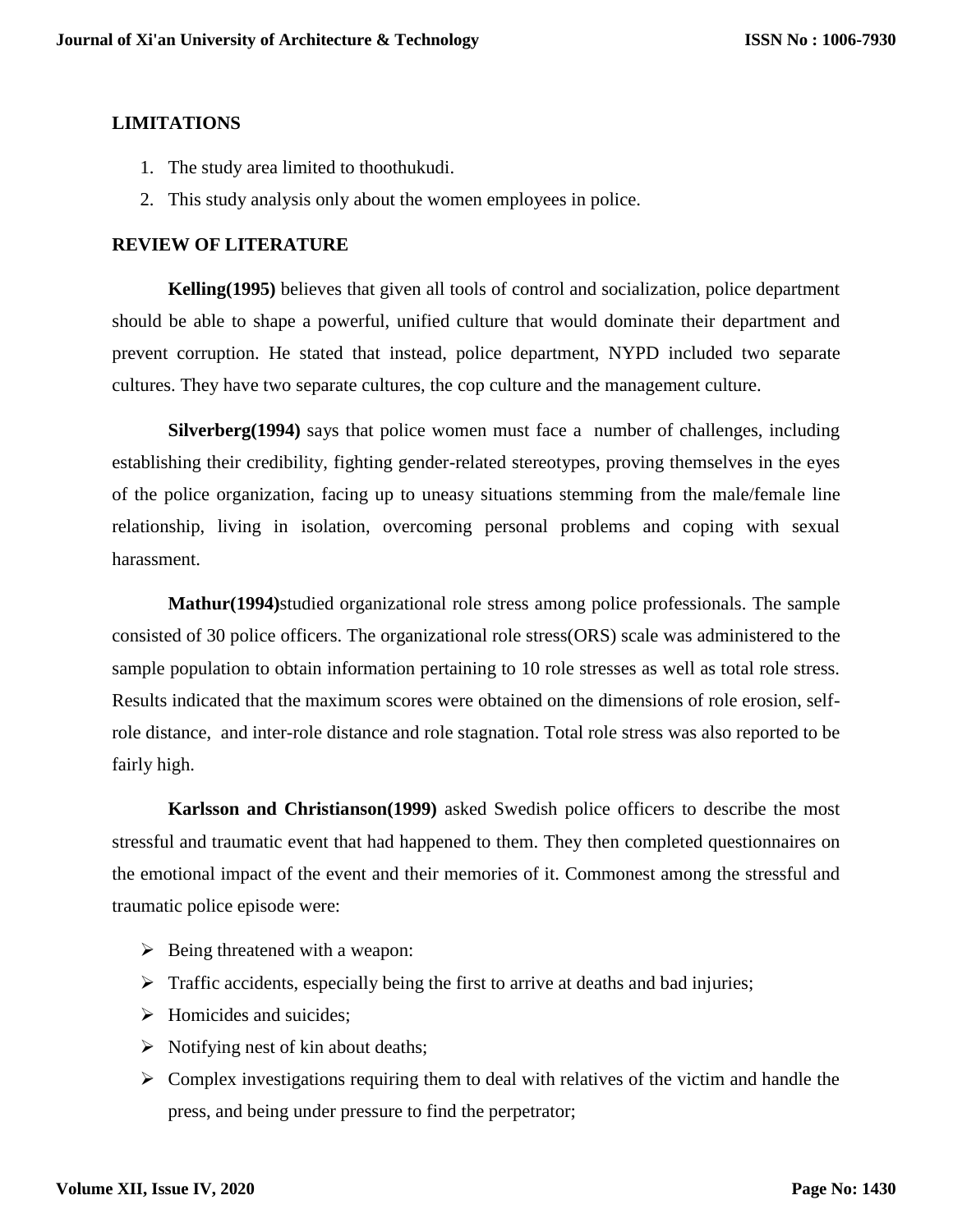$\triangleright$  Taking children into custody.

**J. E. Agolla** conducted a study in Botswas a, among the police to find out work stress symptoms and coping strategies among that police service. This study reveals that the police work stressors are: getting injured. While on duty and the use of force when the job demands to do so, etc. the coping strategies were identified as exercising, socializing, healthy eating or diets, career panning and employee training.

### **RESULT AND DISCUSSION**

|                       | Demographic          | <b>Respondents</b><br>No.of | Percent         |
|-----------------------|----------------------|-----------------------------|-----------------|
|                       | profiles             | (100)                       |                 |
| Age                   | Upto 20 years        | 14                          | 14              |
|                       | $21 - 30$            | 36                          | 36              |
|                       | $31 - 40$            | 20                          | 20              |
|                       | $41 - 50$            | 18                          | 18              |
|                       | Above 50 years       | 12                          | 12              |
| Education             | School level         | 23                          | $\overline{23}$ |
|                       | Graduate             | 57                          | 57              |
|                       | Post Graduate        | 20                          | 20              |
| Designation           | Constable            | $\overline{54}$             | $\overline{54}$ |
|                       | Assistant<br>Sub-    | 26                          | 26              |
|                       | inspector            | 20                          | 20              |
|                       | Sub-Inspector        |                             |                 |
| Family Income         | Less then Rs. 10000  | 20                          | 20              |
|                       | Rs. 10001- Rs. 20000 | 28                          | 28              |
|                       | Rs. 20001- Rs. 30000 | 18                          | 18              |
|                       | Rs. 30001- Rs. 40000 | 14                          | 14              |
| <b>Above 40000</b>    |                      | 12                          | 12              |
|                       |                      | 8                           | 8               |
| <b>Marital Status</b> | Married              | 76                          | 76              |
|                       | Unmarried            | 24                          | 24              |

### **Table 1: Demographic profile of the respondents**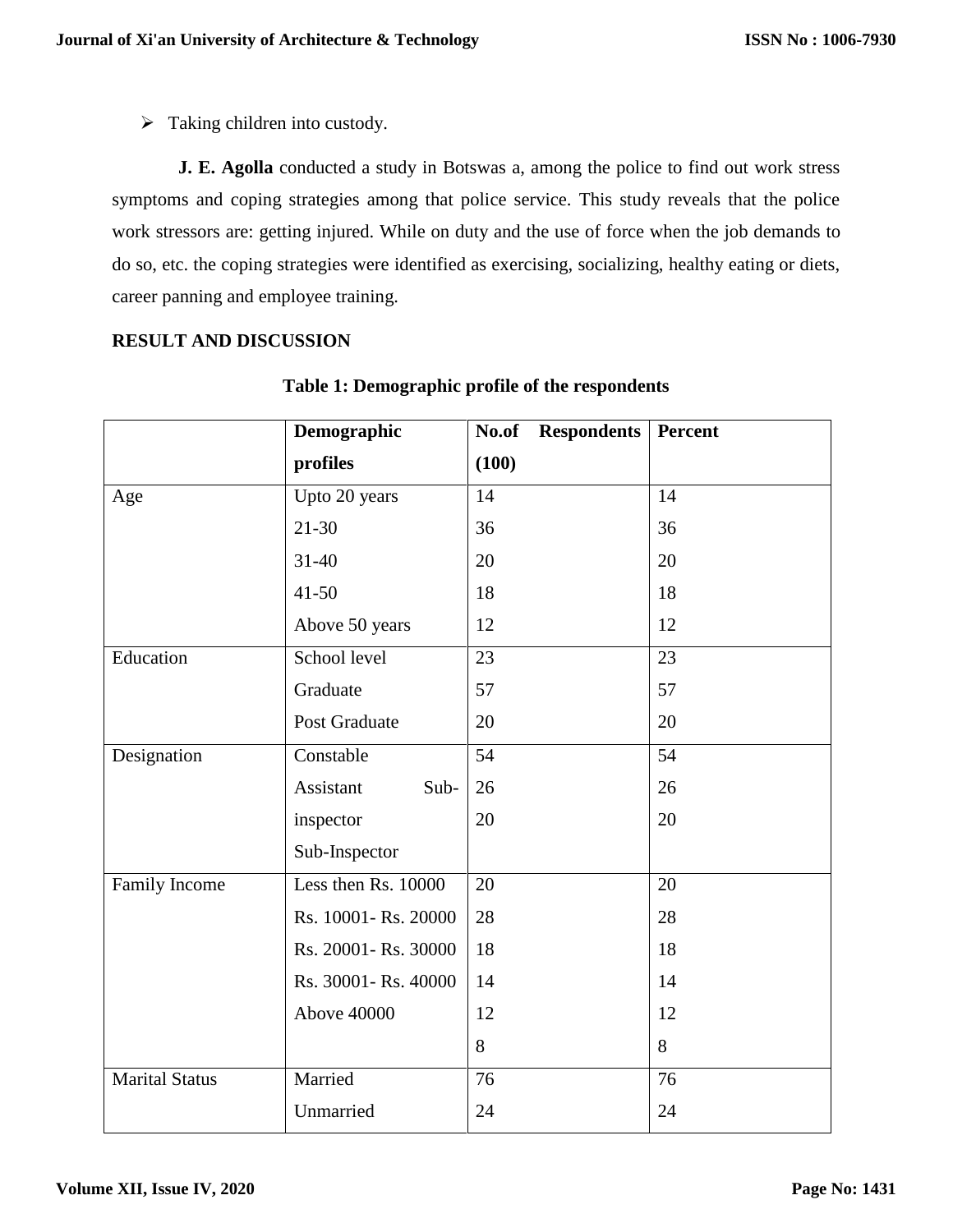Source: Primary Data

The Table 1 show that out of 100 respondents 36 percent of the respondents are belongs to the age group of 21-30 years, 20 percent of the respondents are belongs to the age group of 31- 40 years. 18 percent of the respondents are belongs to the age group of 41-50 years and remaining 14 and 12 percent of the respondent are belongs to the age group of Up to 20 years and above 59 years respectively. About 57 percent respondents have completed graduated. 23 percent of the respondents have completed school level education and remaining 20 percent of the respondents have completed post graduation. While 54 percent of the respondents are working in constable, 26 percent of the respondent are working in assistant sub-Inspector and remaining 20 percent of the respondent are working in sub-Inspector 76 percent of the respondent are married and remaining 24 percent of the respondents are unmarried 28 presence of the respondents are earning Rs. 2000/-, Rs. 30000, 20 percent are earnings less then Rs. 10000, 18 percent of the respondents are getting income between Rs. 30000 to Rs. 40000 and 8 percent of the respondents are earning above Rs. 40000.

# **TEST OF INDEPENDENCE BETWEEN AGE AND RATE THE LEVEL OF FOUR STRESS OF THE RESPONDENTS:**

Ho: there is a no significance different between age and rate the level of your stress of the respondents.

| Rate<br>the | <b>Extreme</b> | <b>Covers</b>  | <b>Moderate</b> | <b>Mild</b>    | No stress      | <b>Total</b> |
|-------------|----------------|----------------|-----------------|----------------|----------------|--------------|
| level<br>of |                |                |                 |                |                |              |
| your job /  |                |                |                 |                |                |              |
| Age         |                |                |                 |                |                |              |
| 20<br>Upto  | $\overline{2}$ | $\overline{4}$ | $\overline{2}$  | $\mathbf{1}$   | $\mathbf{1}$   | 10           |
| years       |                |                |                 |                |                |              |
| $21-30$ yrs | 8              | 20             | 10              | 8              | 5              | 51           |
| 31-40 yrs   | $\overline{4}$ | 5              | 13              | 6              | 3              | 31           |
| $41-50$ yrs | $\overline{2}$ | $\mathbf{1}$   | $\mathbf{1}$    | $\overline{2}$ | $\overline{2}$ | 8            |
| 50<br>Above | $\mathbf{1}$   | 1              | $\theta$        | $\overline{0}$ | $\mathbf{1}$   | 3            |

**Table 2 cross classification of age and rate the level of your job stress.**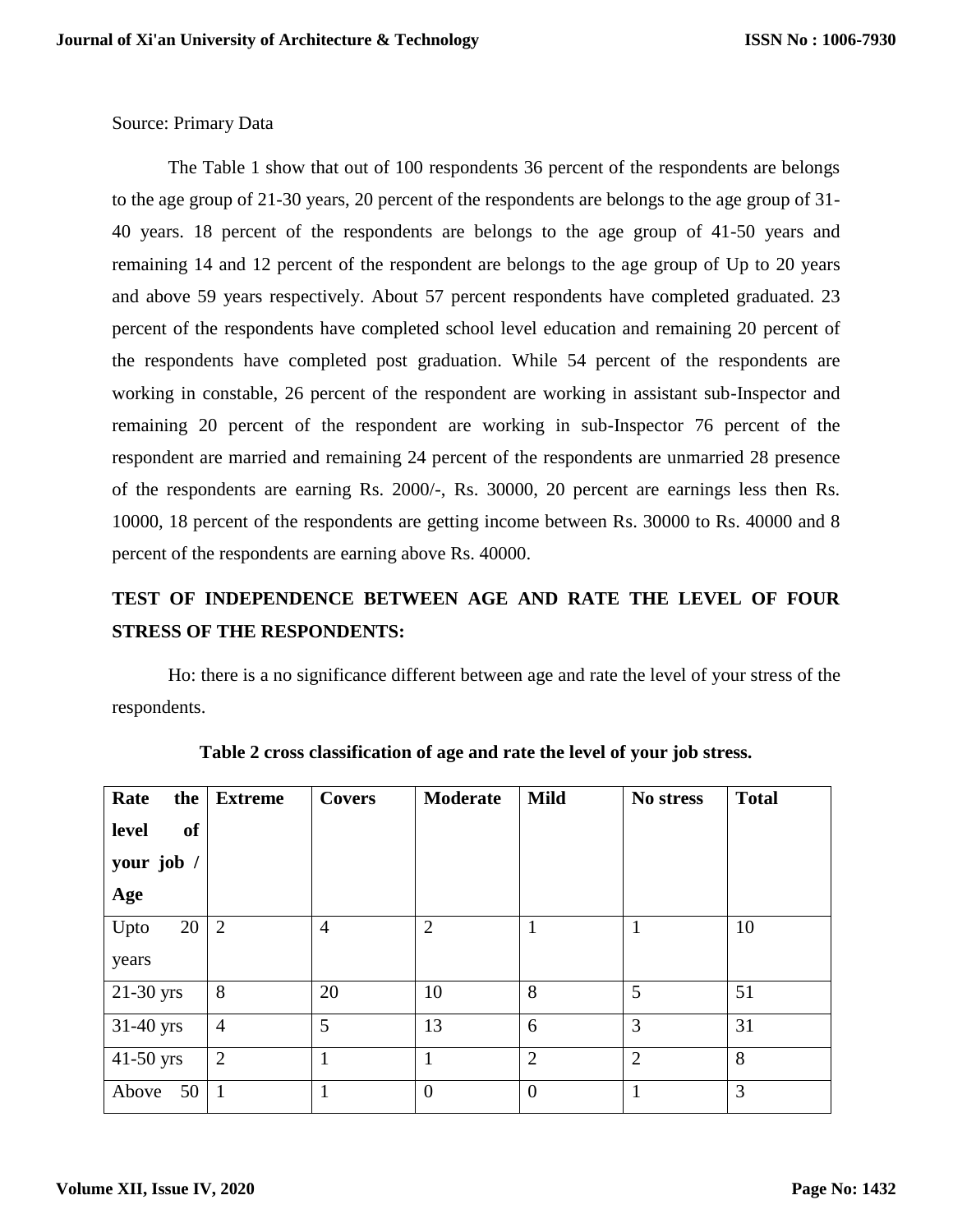| yrs            |                             |         |                                |          |    |                  |       |      |         |                                       |     |            |
|----------------|-----------------------------|---------|--------------------------------|----------|----|------------------|-------|------|---------|---------------------------------------|-----|------------|
| Total          | 17                          |         | 31                             |          | 26 |                  | 17    |      | 12      |                                       | 100 |            |
|                |                             |         |                                |          |    |                  |       |      |         |                                       |     |            |
|                | <b>Source: Primary Date</b> |         |                                |          |    |                  |       |      |         |                                       |     |            |
| $\overline{0}$ | ${\bf E}$                   | $0-E$   | $(0 -$                         | $(0-$    |    | $\boldsymbol{0}$ |       | E    | $0-E$   | $(0 -$                                |     | $(0-$      |
|                |                             |         | $E)$ <sup><math>2</math></sup> | $E)^2/E$ |    |                  |       |      |         | $E)$ <sup><math>\gamma</math></sup> 2 |     | $E)^{2}/E$ |
| $\overline{2}$ | 1.7                         | 0.3     | 0.09                           | 0.053    |    | 6                |       | 0.27 | 0.73    | 0.533                                 |     | 0.101      |
| $\overline{4}$ | 3.1                         | 0.9     | 0.81                           | 0.261    |    | 3                |       | 3.72 | 0.72    | 0.519                                 |     | 0.139      |
| $\overline{2}$ | 2.6                         | $-0.6$  | 0.36                           | 0.139    |    | $\overline{2}$   |       | 1.36 | 0.64    | 0.410                                 |     | 0.301      |
| $\mathbf{1}$   | 1.7                         | $-0.7$  | 0.49                           | 0.288    |    | $\mathbf{1}$     |       | 2.48 | $-1.48$ | 2.190                                 |     | 0.883      |
| $\mathbf{1}$   | 1.2                         | $-0.2$  | 0.04                           | 0.033    |    | $\mathbf{1}$     |       | 2.08 | $-1.08$ | 1.166                                 |     | 0.566      |
| 8              | 8.67                        | $-0.67$ | 0.449                          | 0.052    |    | $\overline{2}$   |       | 1.36 | 0.64    | 0.410                                 |     | 0.301      |
| 20             | 15.81                       | 4.19    | 17.556                         | 1.110    |    | $\overline{2}$   |       | 0.96 | 1.04    | 1.081                                 |     | 1.127      |
| 10             | 13.26                       | $-3.26$ | 10.628                         | 0.801    |    | $\mathbf{1}$     |       | 0.57 | 0.49    | 0.240                                 |     | 0.471      |
| 8              | 5.27                        | 2.73    | 7.453                          | 1.414    |    | $\mathbf{1}$     |       | 0.93 | 0.07    | 0.0449                                |     | 0.010      |
| 5              | 3.72                        | 1.28    | 1.639                          | 0.440    |    | $\boldsymbol{0}$ |       | 0.78 | $-0.78$ | 0.609                                 |     | 0.78       |
| $\overline{4}$ | 5.27                        | 1.27    | 1.613                          | 0.306    |    | $\overline{0}$   |       | 0.57 | $-0.57$ | 0.2601                                |     | 0.59       |
| 5              | 9.61                        | $-4.61$ | $-21.25$                       | $-2.211$ |    | $\mathbf{1}$     |       | 0.36 | $-0.06$ | 0.1296                                |     | 0.36       |
| 13             | 8.06                        | 4.94    | 24.40                          | 3.028    |    |                  | Total |      |         |                                       |     | 15.68      |

Calculated Value: 15.68

Table Value: 11.07

Degree of freedom

## **INTERPRETATION**

Hence, the calculated value is more than the table value then the hypothesis is rejected so, it is concluded that there is significant difference between Age and Rate the level of your Job.